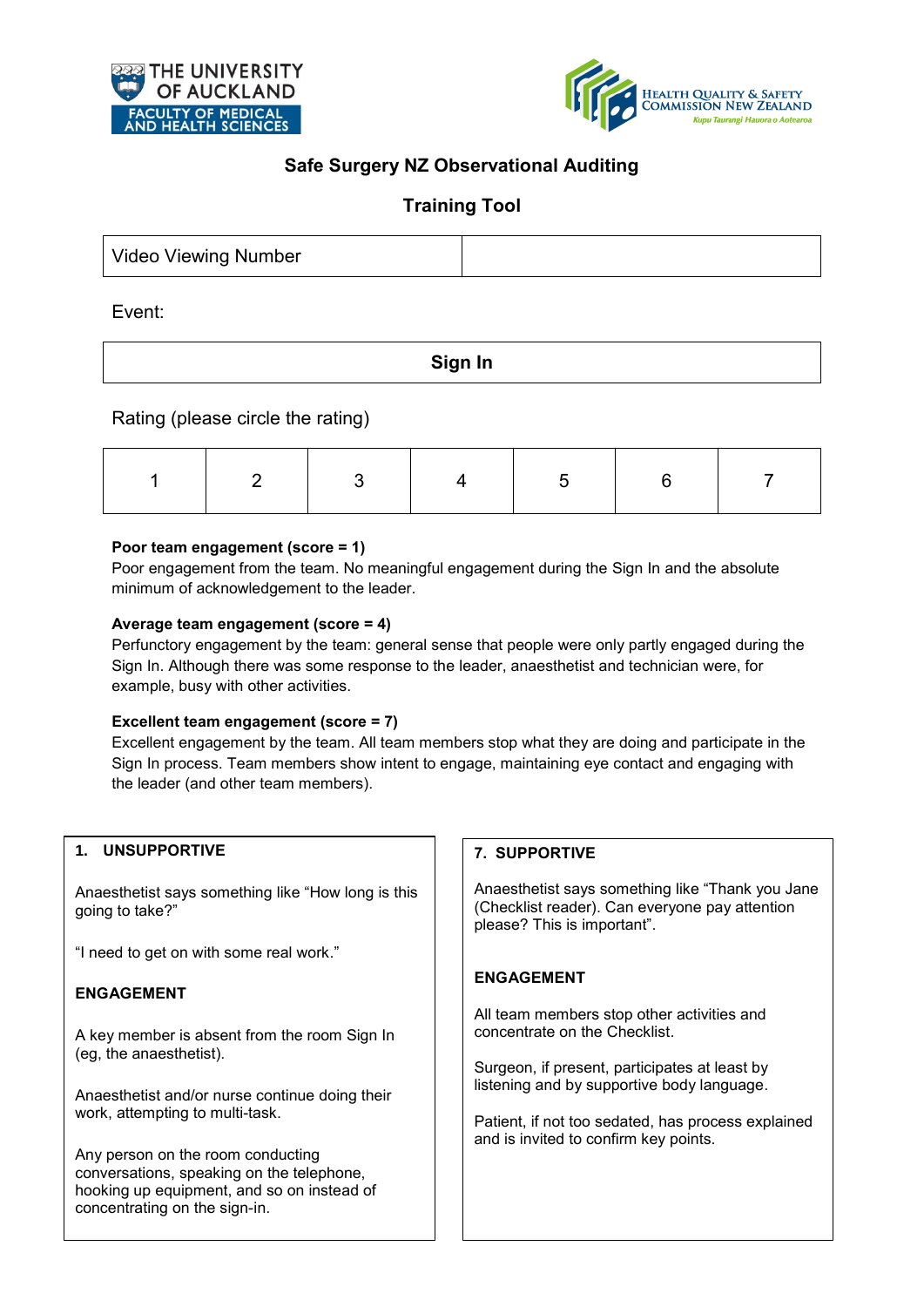



# **Safe Surgery NZ Observational Auditing**

## **Training Tool**

| <b>Video Viewing Number</b> |  |
|-----------------------------|--|
|-----------------------------|--|

Event:

**Time Out** 

## Rating (please circle the rating)

## **Poor team engagement (score = 1)**

Poor engagement from the team. No meaningful engagement during the Time Out and the absolute minimum of acknowledgement to the leader.

## **Average team engagement (score = 4)**

Perfunctory engagement by the team: general sense that people were only partly engaged during the Time Out. Although there was some response to the leader, anaesthetist and technician were, for example, busy with other activities.

## **Excellent team engagement (score = 7)**

Excellent engagement by the team. All team members stop what they are doing and participate in the briefing process. Team members show intent to engage, maintaining eye contact and engaging with the leader (and other team members).

### **1. UNSUPPORTIVE**

Someone says something like "This is a waste of time."

### **ENGAGEMENT**

Key members talk on the phone or to each other during Time Out.

The surgeon says something like "Let's get on with the checklist," but then carries on while it is being administered.

Key members continue with tasks during the Checklist, attempting to multi‐task.

The registrar occupies self with other activities instead of paying attention.

### **7. SUPPORTIVE**

Surgeon or anaesthetist says something like "Thank you, Jane [to checklist reader]. Could everyone pay attention please? This is important."

## **ENGAGEMENT**

All team members stop other activities and concentrate on the Checklist.

Someone asks a question about something that he or she did not understand.